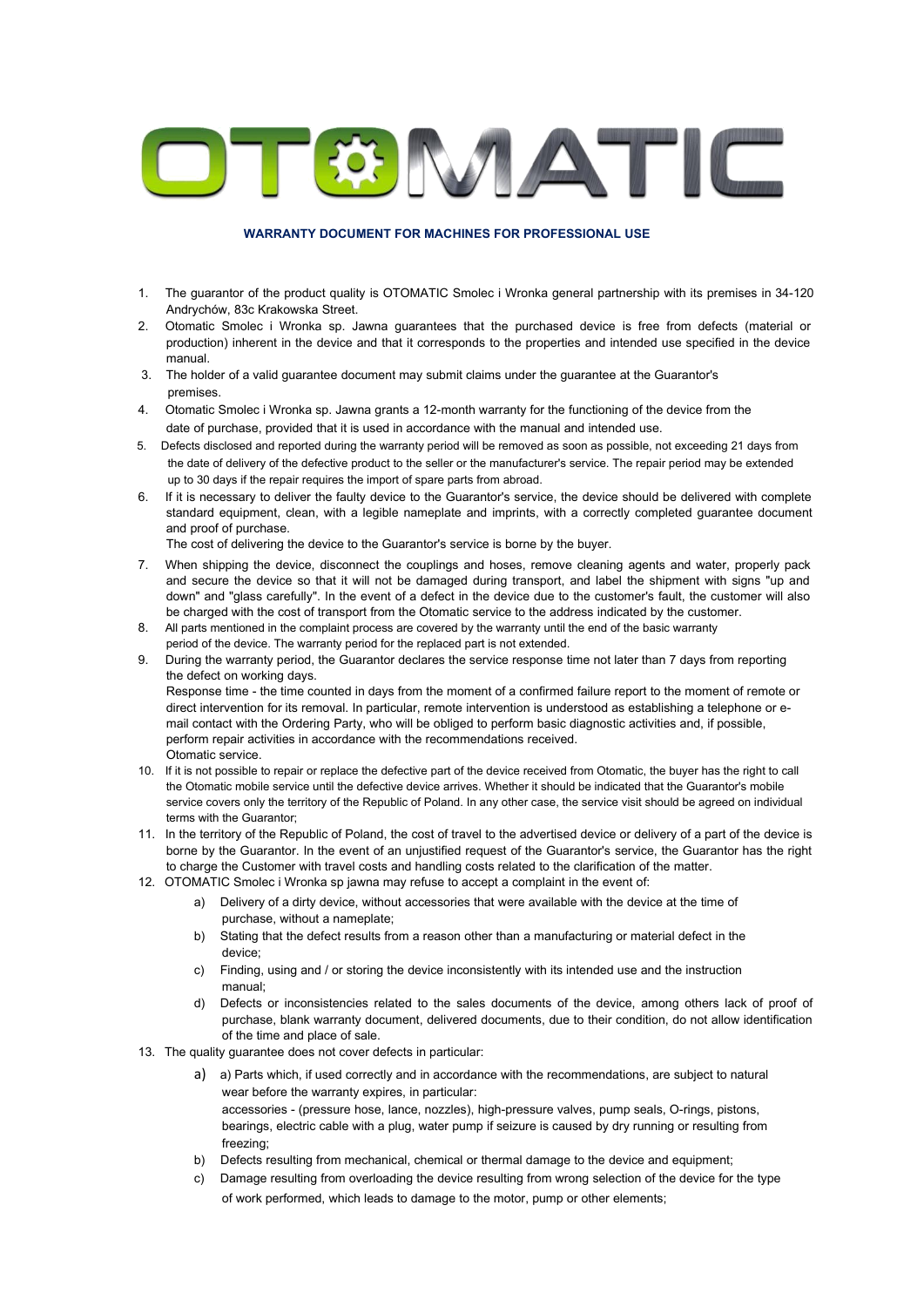- *d)* Overloading the device and continuing to work with a defective device (if you notice any changes in device operation, stop work and deliver it to the service center. Failure to comply with the above recommendation will void the warranty);
- *e)* Damage caused by faulty electrical installation or the use of improper electrical extension cords by the user and flooding of electrical components with any liquids;
- *f)* Damage resulting from failure to perform the necessary and recommended maintenance activities;
- *g)* Damage resulting from the use of the device with the use of spare parts and accessories that are not original and / or inappropriate for the given model, repairs, modifications and interference with the device by persons not authorized by Otomatic Smolec I wronka sp. Jawna;
- *h)* Resulting from the use of chemicals other than those recommended by the manufacturer for a given type of device, failure to comply with operating notes when using chemicals;
- 10. For damages caused during transport of the device to the OTOMATIC SERVICE; OTOMATIC Smolec i Wronka general public is not responsible.
- 11. The warranty card is valid only with the proof of purchase of the advertised equipment. The repair record may also be delivered to the applicant in the form of a service repair report prepared by OTOMATIC Smolec i Wronka sp jawna;
- 12. SERWIS OTOMATIC Smolec i Wronka sp jawna 34-120 Andrychów,ul. Krakowska 83c